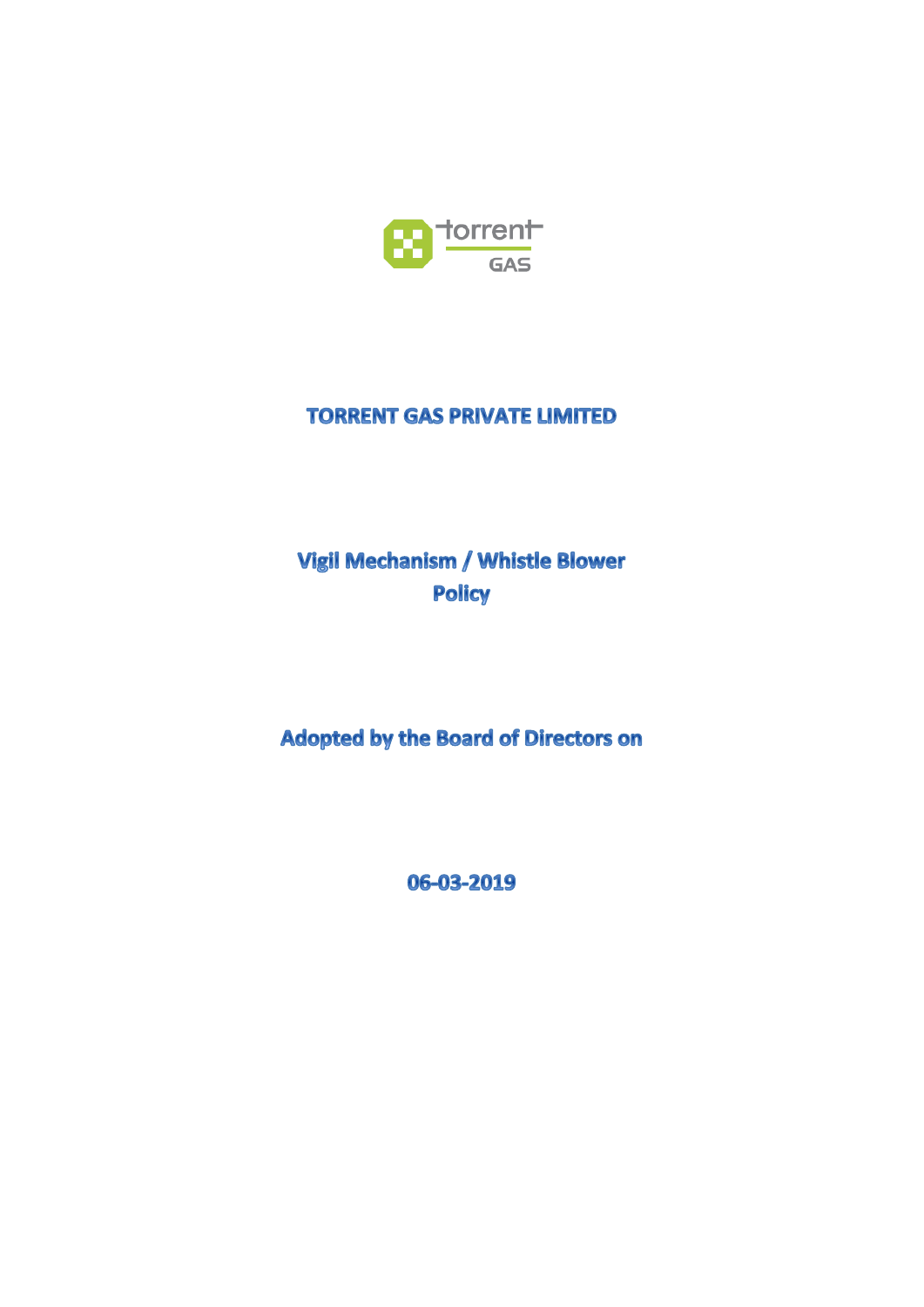

## **TORRENT GAS PRIVATE LIMITED**

Regd. Office: "Samanvay", 600, Tapovan, Ambawadi, Ahmedabad – 380 015. CIN: U40100GJ2018PTC102554

### **VIGIL MECHANISM (WHISTLE BLOWER POLICY)**

[Pursuant to Section 177 of the Companies Act, 2013 read with Rule 7 of the Companies (Meeting of Board and its Powers) Rules, 2014]

#### **1. Introduction:**

- 1.1 The Company believes in the conduct of its affairs in a fair and transparent manner to foster professionalism, honesty, integrity and ethical behavior. The Company is committed to developing a culture where it is safe for all stakeholders to raise concerns about any misconduct or unacceptable practice.
- 1.2 Section 177(9) of The Companies Act, 2013 read with Rule 7 of the Companies (Meetings of Board and its Powers) Rules, 2014 provides that every company, which has borrowed money from Banks or Public Financial Institutions in excess of Rs. 50.00 Crores shall establish a Vigil Mechanism for its Directors and employees to report their genuine concerns or grievances.

#### 2. **Objective**

- 2.1 This Vigil Mechanism / Whistle Blower Policy (hereinafter referred to as "the Policy") is a mechanism provided by the Company for its Directors, employees and other Stakeholders, to disclose their genuine concerns and grievances on Unethical behavior or improper/illegal practices and wrongful conduct taking place in the Company for appropriate actions. Through this Policy, the Company provides necessary safeguards to all Whistle Blowers for making Protected Disclosures in Good faith and any stakeholder assisting the investigation.
- 2.2 The Company shall disclose the existence and contents of this policy to all its stakeholders. The Company shall disclose the details of establishment of such a mechanism on its website, if any and also in the Board's report.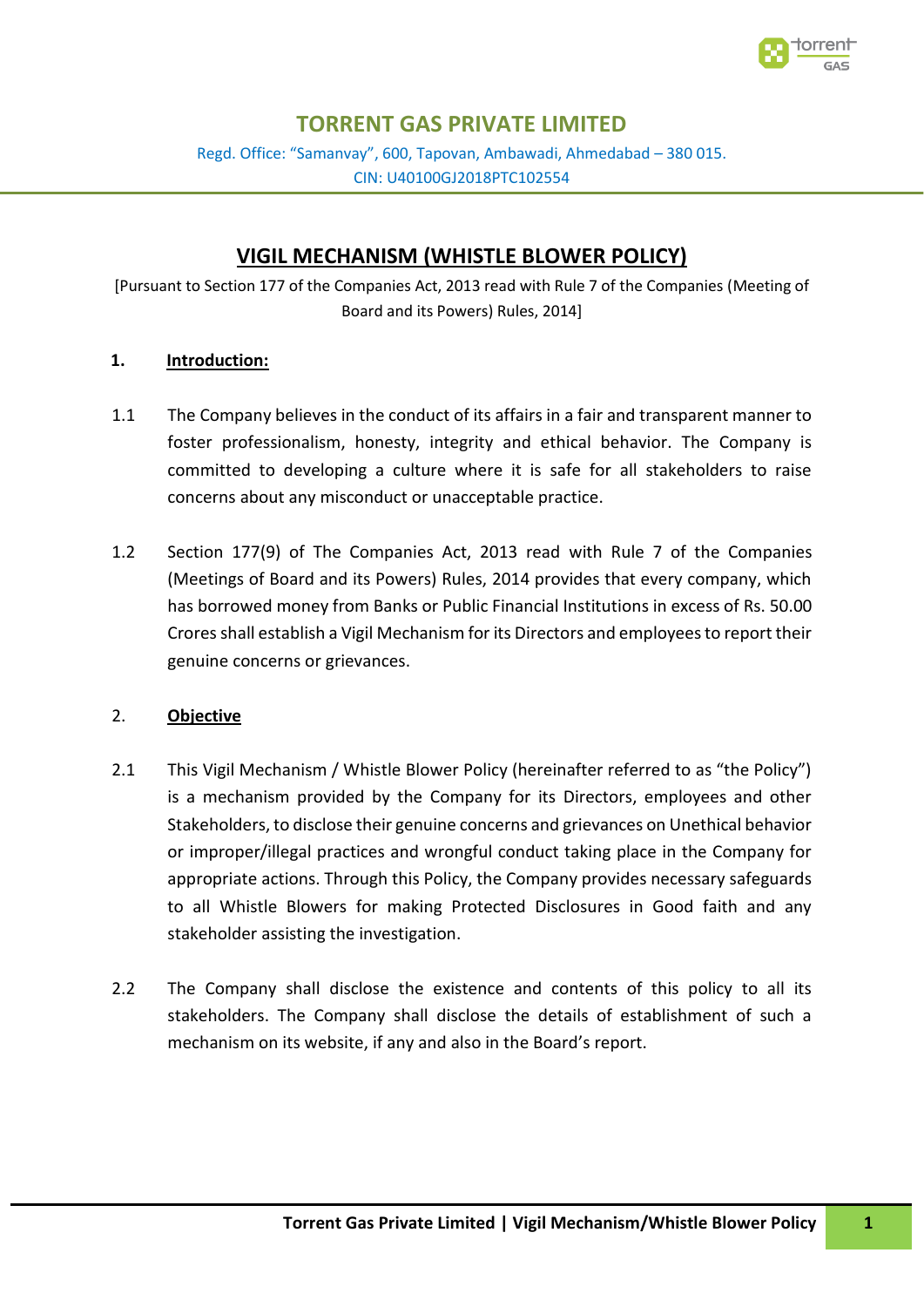

#### **3. Definitions**

The definitions of some of the key terms used in this Policy are given below:

- a. **"Board"** means Board of Directors of the Company.
- b. **"CFO"** means the Chief Financial Officer of the Company.
- c. **"Company"** means Torrent Gas Private Limited.
- d. **"Director"** means a director appointed on the Board of the Company.
- e. **"Designated Director"** means a Director designated by the Board to whom the stakeholders may report their concerns under this Policy in terms of Rule 7 of the Companies (Meetings of the Board and its Powers) Rules, 2014.
- f. **"Employee"** means every employee, at every location within India or outside India, of the Company and its subsidiaries, if any.
- g. **"Good Faith"** means a Stakeholder shall be deemed to be communicating in 'good faith' if there is a reasonable basis for communication of Unethical Behaviour and Improper/Illegal Practices or any other Wrongful Conduct. Good faith shall be deemed lacking (a) when the Stakeholder does not have personal knowledge or a factual basis for the communication or (b) where the Stakeholder knew or reasonably should have known that his communication about the Unethical Behaviour and Improper Practices or Wrongful Conduct is malicious, false or frivolous.
- h. **"Investigators"** means any person(s) duly appointed/consulted by the CFO, CEO or the Audit Committee, as the case may be, to conduct an investigation under this policy.
- i. **"Protected Disclosure"** means any communication made in Good Faith that discloses information evidencing Unethical Behaviour and Improper Practices or any Wrongful Conduct.
- j. **"Stakeholder"** means any person including Employees and Directors with an interest or concern in the business of the Company and their representative bodies.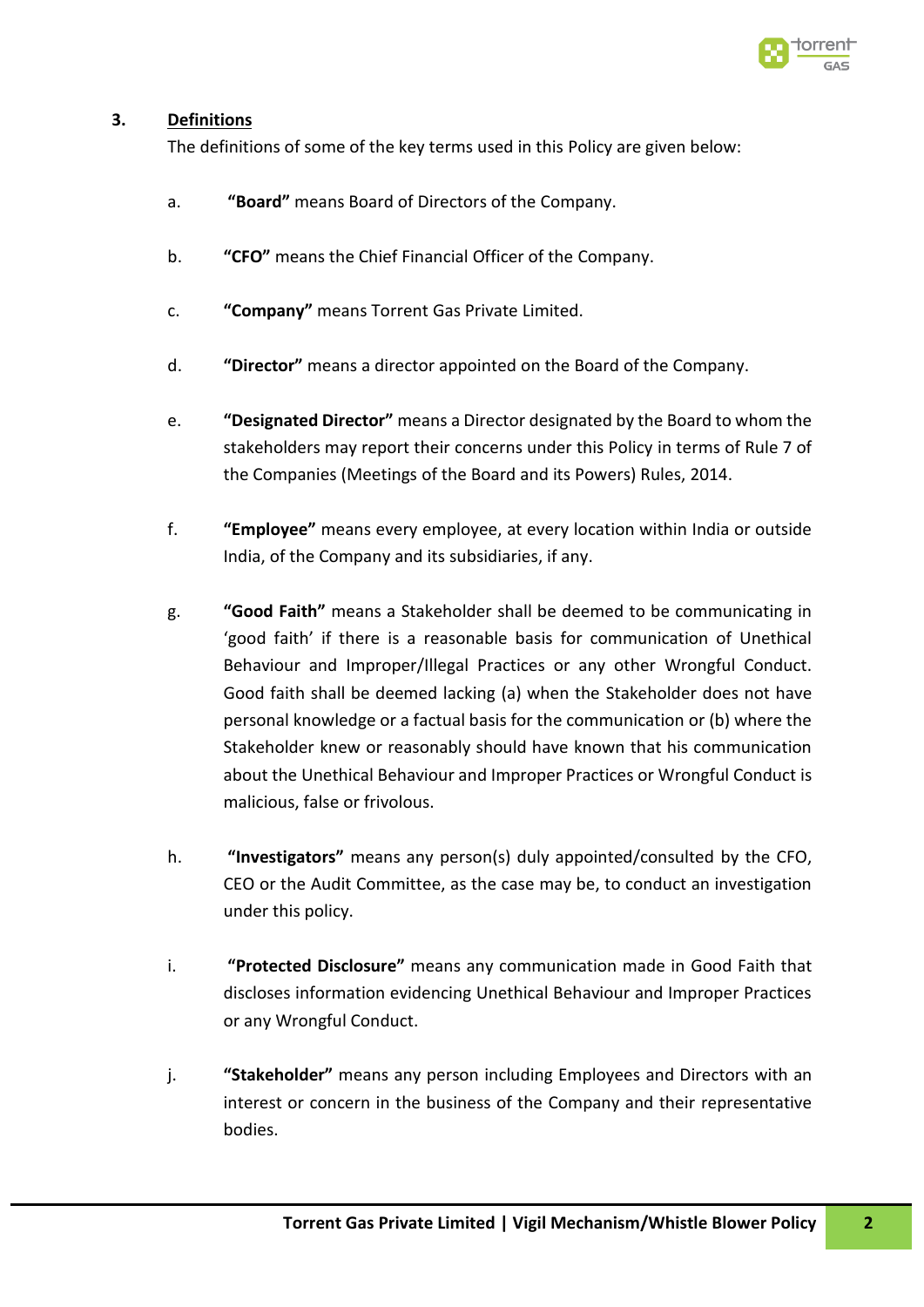

- k. **"Subject"** means a person or a group of persons against or in relation to whom a Protected Disclosure has been made or evidence gathered during the course of an investigation under this Policy.
- l. **"Whistle Blower"** means a Stakeholder, who has made a Protected Disclosure.
- m. **"Unethical Behaviour and Improper/Illegal Practices or Wrongful Conduct"** shall mean: -
	- (a) an act or omission which does not conform to approved standard of social and professional behavior;
	- (b) an act or omission which leads to unethical business practices including misappropriation of monies and actual or suspected fraud;
	- (c) improper or illegal or unethical conduct;
	- (d) breach of etiquette or morally offensive behavior;
	- (e) an act or omission which may lead to incorrect financial reporting;
	- (f) an act or omission which is not in line with applicable Company policy including Company's Code of Business Conduct or ethics policies;
	- (g) an act or omission which is unlawful;
	- (h) an act or omission which may lead to substantial and specific danger to public health and safety or abuse of authority.

The terms which have not been defined in the Policy shall have the same meaning assigned to them in the Companies Act, 2013, Securities Exchange Board of India Act, 1992 (including any statutory modifications or re-enactment thereof) and the Regulations framed there under.

#### **4. Scope and role of Whistle Blower**

- 4.1 All Stakeholders of the Company are eligible to make Protected Disclosures under this Policy.
- 4.2 The role of Whistle Blowers is that of reporting party with reliable information. Whistle Blowers are not expected or required to act as investigator nor fact finder in any matter and they do not have any right to participate in the investigation proceedings.
- 4.3 The Policy shall not be used in place of the Company's grievance procedures or be a route for raising malicious or unfound allegations against any Stakeholder of the Company. While it will be ensured that genuine Whistle Blowers are accorded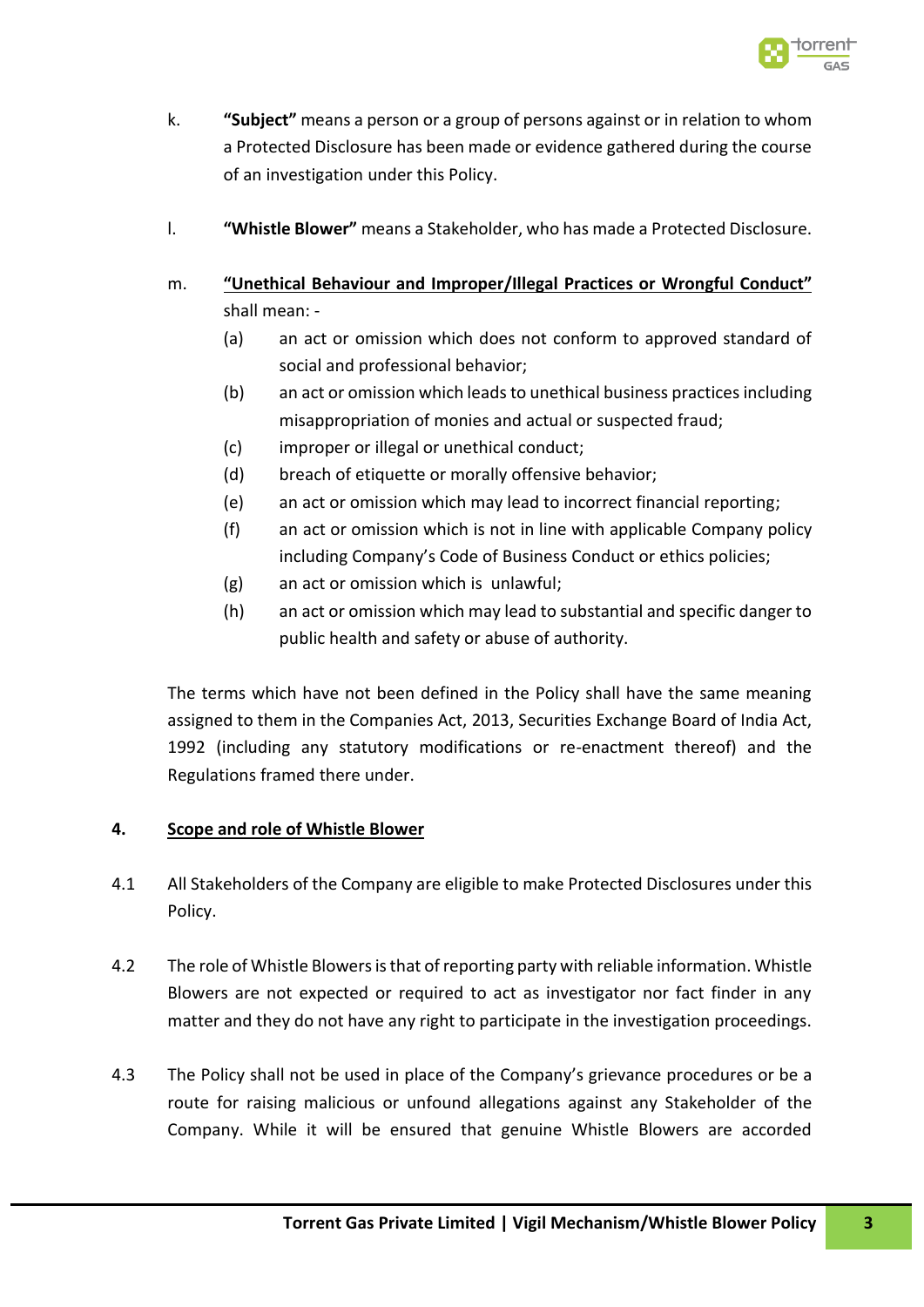

complete protection from any kind of unfair treatment, any abuse of this protection will warrant disciplinary action. Whistle Blowers, who had made three or more Protected Disclosures which had been subsequently found to be mala fide, frivolous or malicious, shall be barred from making any further Protected Disclosures under this Policy. Further, the Designated Director may initiate suitable action against the concerned Whistle Blower including reprimand.

#### **5. Manner in which concern can be raised**

- 5.1 Any Stakeholder, who observes any Protected Disclosures relating to financial malpractices, shall report the same to the Chief Financial Officer (CFO) of the Company. The CFO shall appropriately, thoroughly and expeditiously conduct the investigation of such Protected Disclosure, including where necessary with the help of Investigators and determine appropriate action based on findings. If the concerned Whistle Blower is not satisfied with the outcome of the investigation by the CFO, then he can make the Protected Disclosure directly to the Designated Director. The Audit Committee shall appropriately and expeditiously investigate the Protected Disclosure including where necessary with the help of Investigators and determine appropriate action based on findings.
- 5.2 Any Stakeholder, who observes any Protected Disclosures relating to non-financial malpractices, shall report the same to Designated Director of the Company. The Designated Director shall appropriately, thoroughly and expeditiously conduct the investigation of such Protected Disclosure including where necessary with the help of Investigators and determine appropriate action based on findings.
- 5.3 Where a Protected Disclosure is to be made, which involves a CFO or Director of the Company, such Protected Disclosure may be made by any Stakeholder directly to the Designated Director. The Designated Director shall appropriately and expeditiously investigate the Protected Disclosure including where necessary with the help of Investigators and determine appropriate action based on findings.
- 5.4 If the Designated Director has a conflict of interest in a given case, he would recuse himself and the matter will be handled by the other Directors of the Board.
- 5.5 The Whistle Blower must disclose his / her identity while making such Protected Disclosures. No cognizance will be taken of any Protected Disclosure made anonymously and/or without proper signature.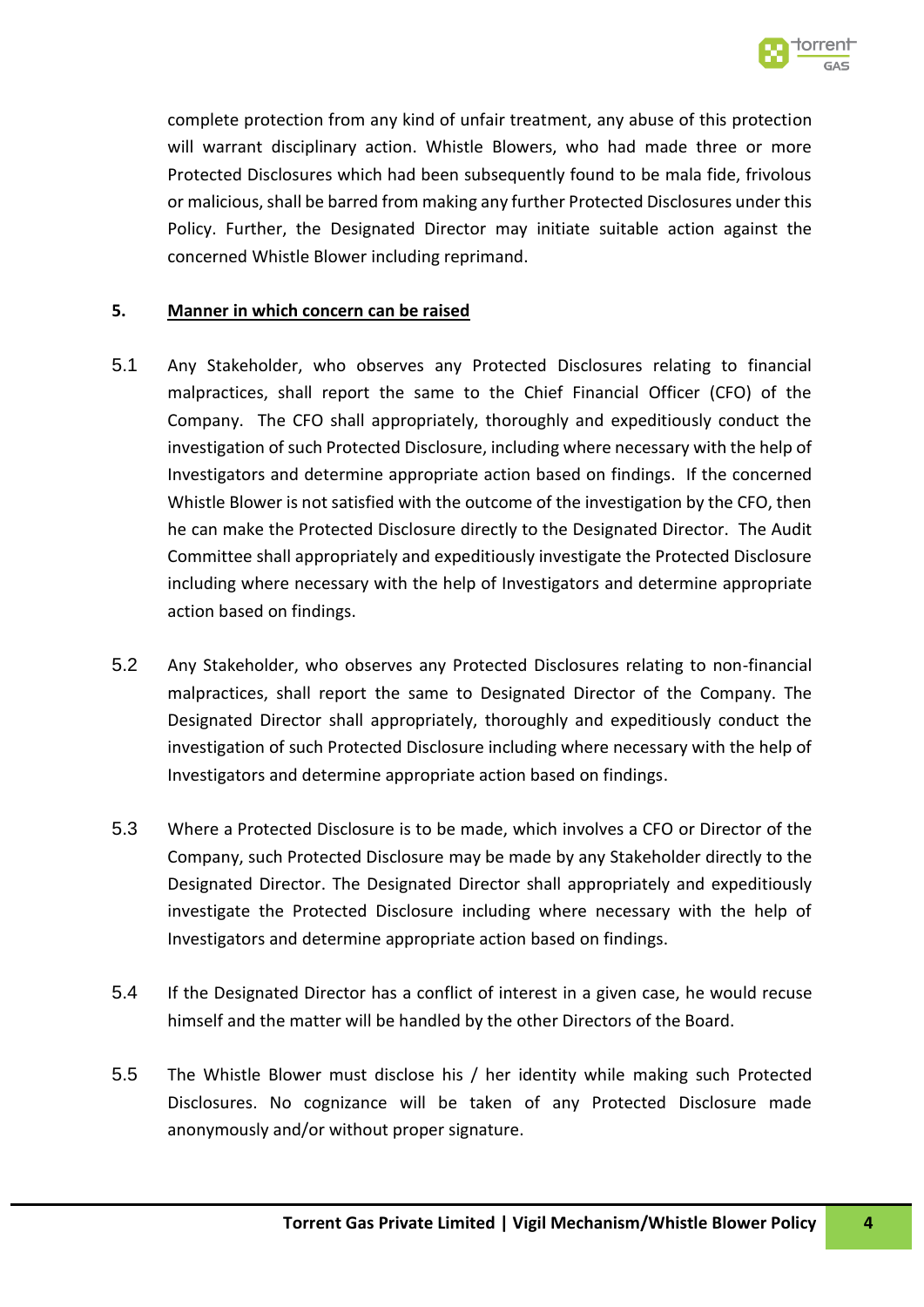

- 5.6 Protected Disclosure can be made through phone call, email or in writing (as per the details provided in Annexure A). The complaint should be factual rather than speculative and must contain to the maximum extent possible, the following information: -
	- (a) The Director or Employee, and/or other Stakeholder involved;
	- (b) The office/unit of the Company where it happened;
	- (c) When did it happen; date or a period of time;
	- (d) Nature of concern;
	- (e) Any documentary evidence or proof, if available;
	- (f) Whom to contact for more information, if possible;
	- (g) Any other relevant information.

#### **6. Investigation**

- 6.1 All Protected Disclosures reported under this Policy will be thoroughly investigated by the CFO or Designated Director, as the case may be. The identity of the Whistle Blower, the Subject and any other person assisting in the investigation, will be kept confidential.
- 6.2 The Subject may be communicated about the allegations made in the Protected Disclosure, unless such communication is detrimental to the investigation proceedings. The investigation shall be conducted in a fair manner and provide opportunity for hearing to the Subject.
- 6.3 The Subject shall have a duty to cooperate during investigation to the extent that such cooperation will not compromise self-incrimination protections available under the applicable laws.
- 6.4 Whistle Blowers/Subjects and other Stakeholders assisting the investigation shall have a responsibility not to interfere with the investigation. Evidence shall not be withheld, destroyed or tampered with, and witnesses shall not be directly, indirectly, explicitly or implicitly influenced, coached, threatened and/or intimidated by the Whistle Blower/Subject or any other person.
- 6.5 In the course of investigation proceedings, the Subject is not allowed to leave the Company without specific written approval of the Designated Director. In case of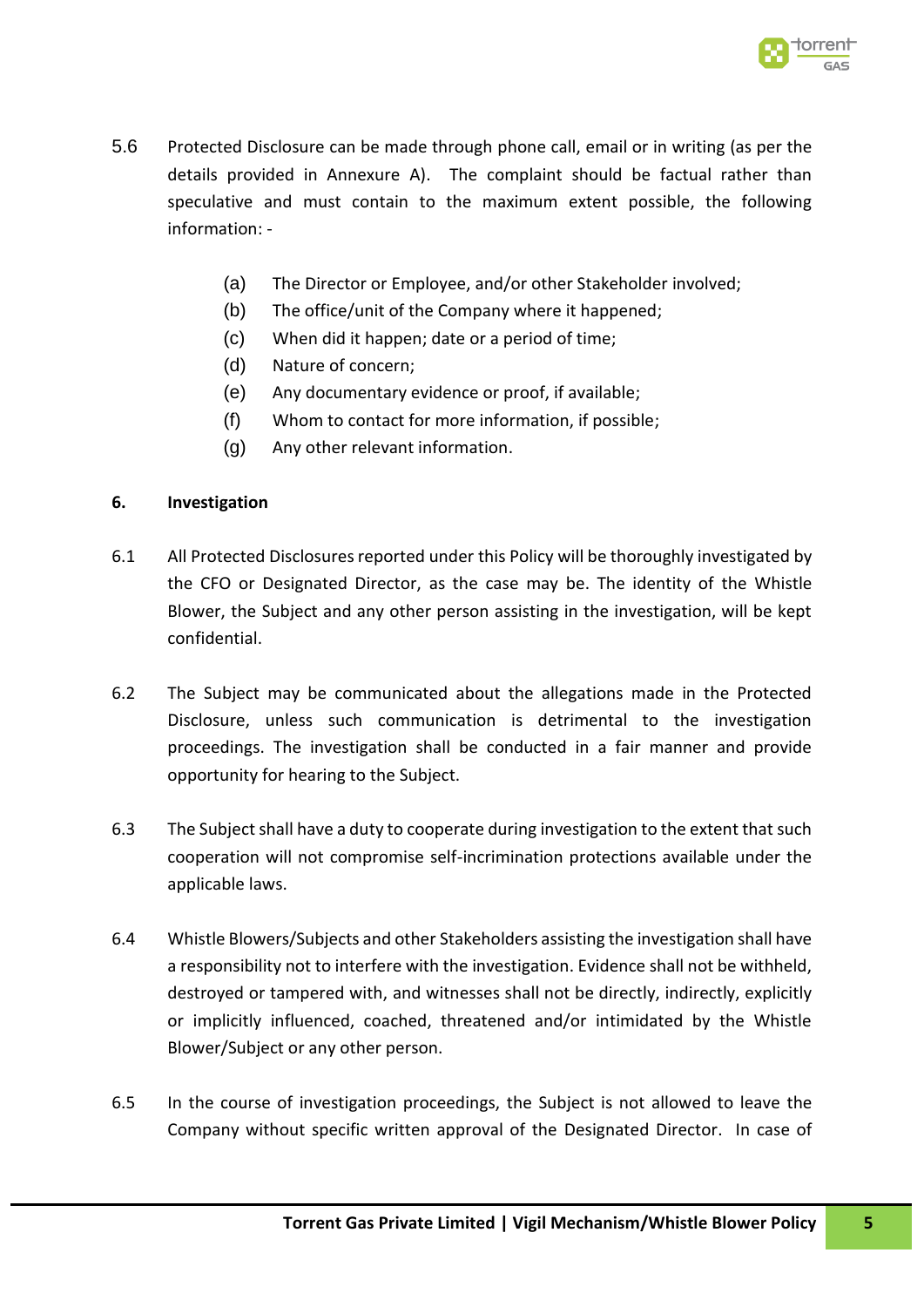

Whistle Blowers, they shall be allowed to leave the Company with a specific written undertaking that they shall continue to extend necessary cooperation for conduct of investigation till required under intimation to the concerned Director.

6.6 After investigation, a written report of the findings should be prepared and the Whistle Blower and Subject have a right to be informed of the outcome of the investigation.

#### **7. Protection**

- 7.1 No unfair treatment will be meted out to a Whistle Blower by virtue of his/her having reported a Protected Disclosure under this Policy in Good Faith. The Company, as a policy, condemns any kind of discrimination, harassment, victimization or any other unfair practice being adopted against Whistle Blowers.
- 7.2 Whistle Blower may directly report any violation of the above clause no.7.1 to the Chairman of the Audit Committee, who shall investigate into the same and initiate such action as it may deem fit.
- 7.3 Any Stakeholder assisting in the said investigation shall also be protected to the same extent as the Whistle Blower.
- 7.4 This Policy may not be used as a defense by the Whistle Blower against whom an adverse personnel action has been taken.

#### **8. Decision**

8.1 If an investigation of any Protected Disclosure leads the CFO, CEO or Audit Committee, if any, to conclude that an Unethical Behaviour and Improper Practices or Wrongful Conduct has been committed, then the CEO, CFO or Audit Committee as the case may be, shall instruct such corrective or disciplinary action as deemed fit. For avoidance of doubt, it is clarified that any disciplinary or corrective action initiated against the Subject as a result of the findings of an investigation pursuant to this Policy shall adhere to the applicable personnel or staff conduct and disciplinary procedures.

#### **9. Reporting and monitoring**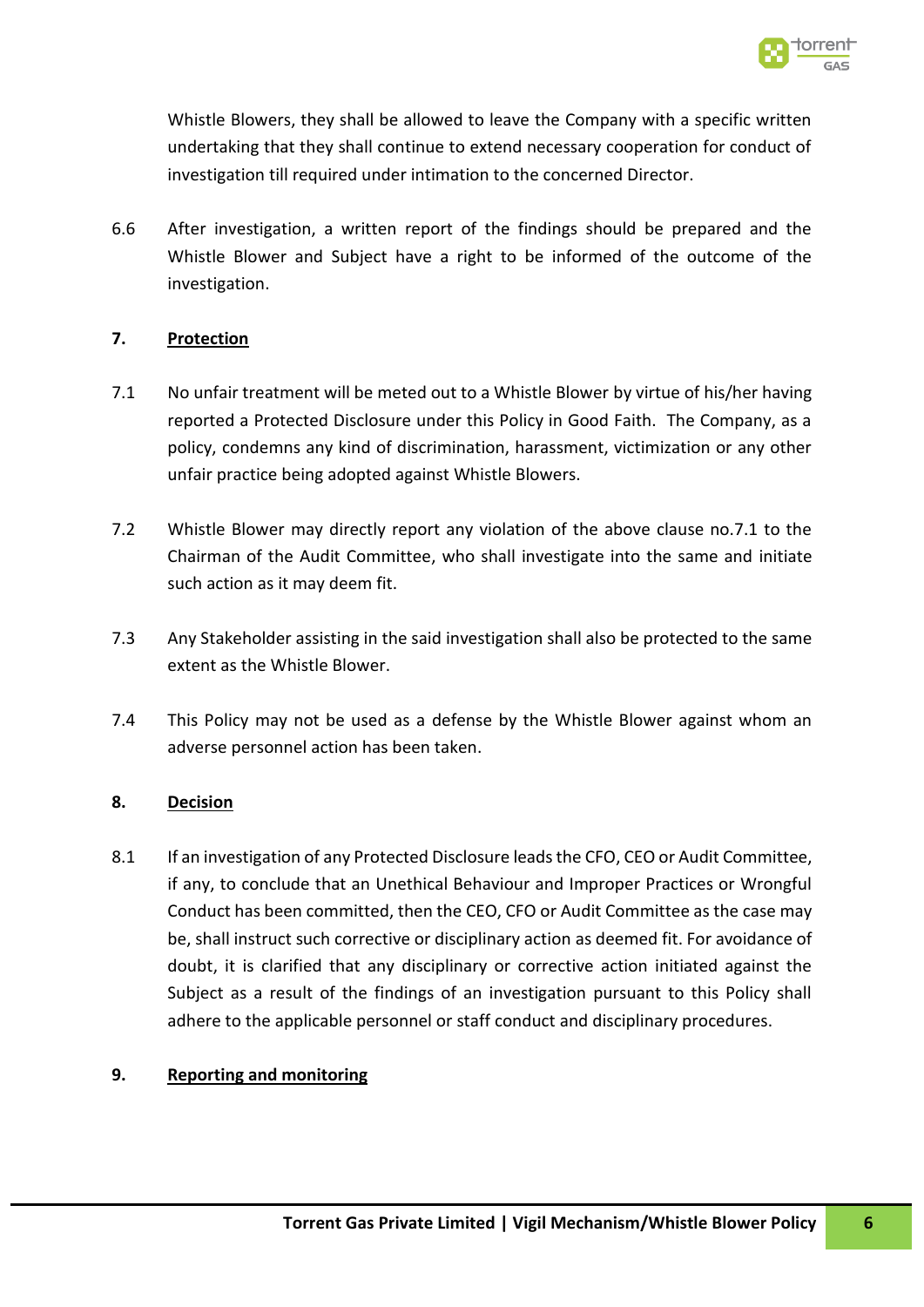

9.1 The Company shall oversee the Whistle Blower mechanism through the Designated Director. The CFO and CEO shall submit a report to the Designated Director on quarterly basis about the Protected Disclosures received by them including their outcome and status, who in turn shall submit such report to the Board.

#### **10. General**

- 10.1 Every Department head shall submit a certificate that this Policy has been notified to each Employee of his department and the same has been acknowledged by each such Department head and Employee. The new Employees shall be informed about the existence and content of this Policy by the HR department.
- 10.2 All Protected Disclosures made by the Whistle Blower or documents obtained during the course of investigation along with the reports of investigation shall be retained by the Company for a minimum period of 7 years.
- 10.3 The Board of Directors of the Company shall have the right to amend the Policy from time to time.